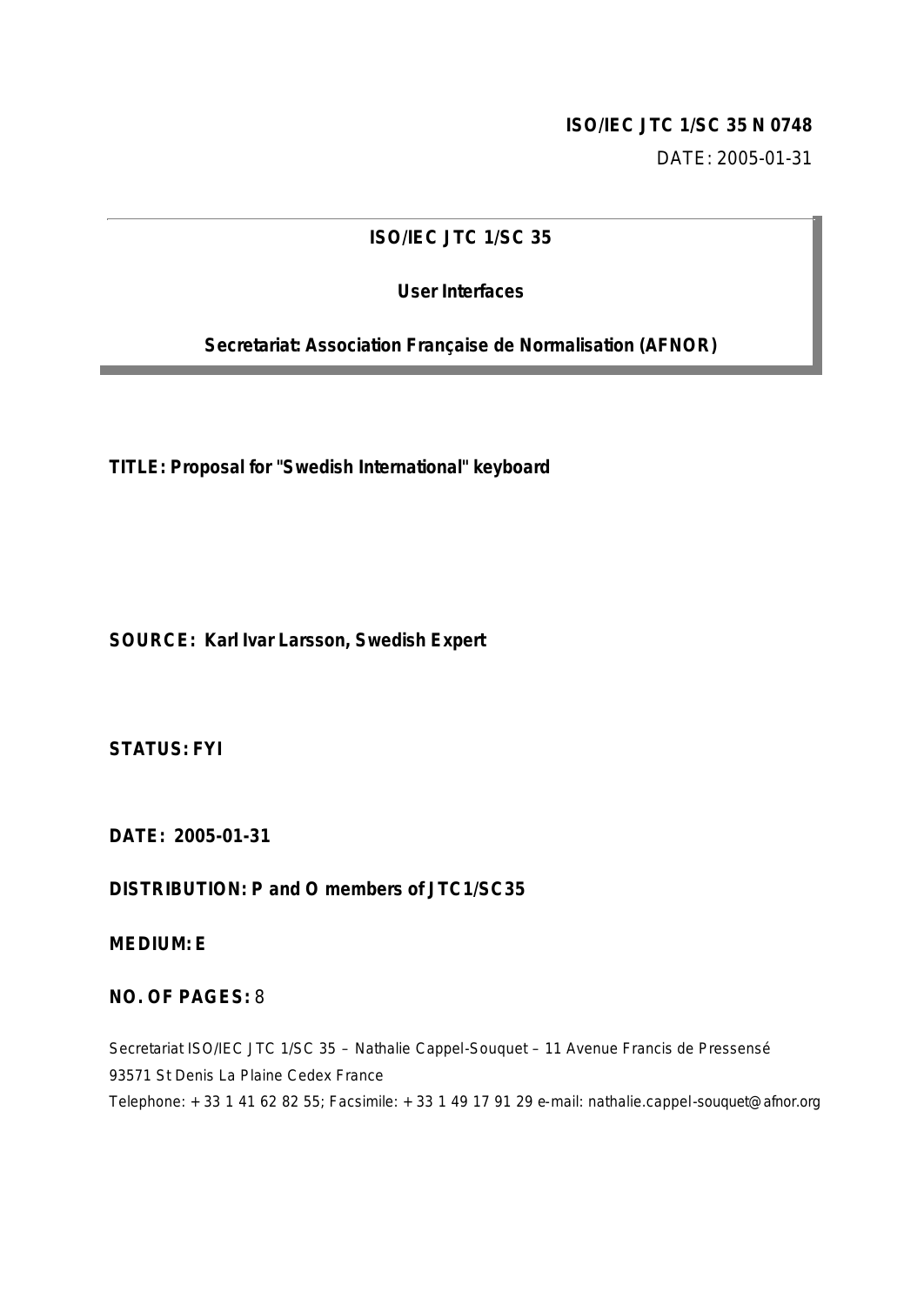## *Notes:*

- *1. This document was handed out in the SC35 Stockholm meeting 2004-11-24.*
- *2. The proposal contained in the document relates to Swedish standardization, and at present not to any SC35 activities.*

## **Contents**

| $2^{\sim}$ |  |
|------------|--|
| 2.1        |  |
| 2.2        |  |
| 2.3        |  |
|            |  |
|            |  |
|            |  |
|            |  |
|            |  |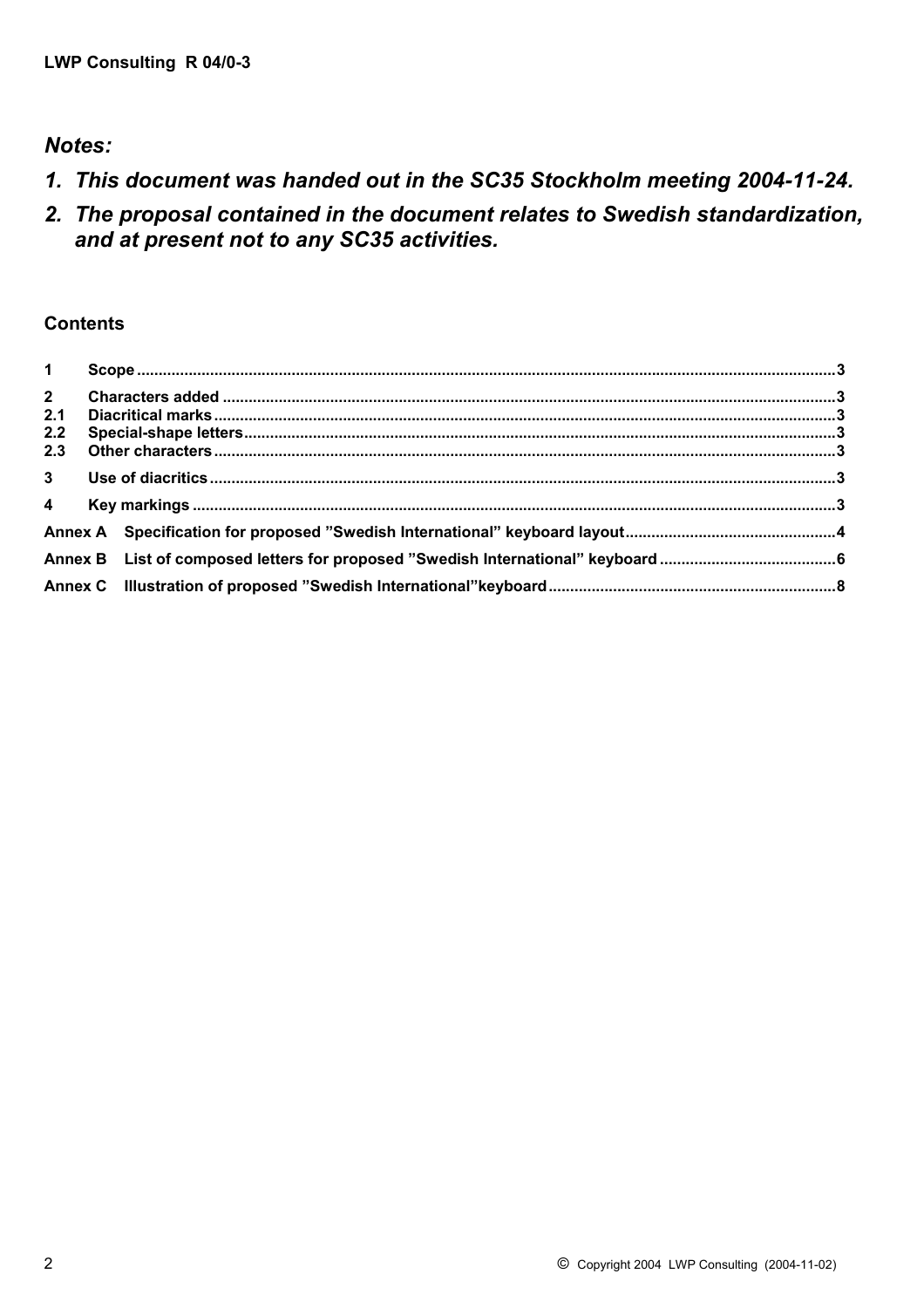## **Proposal for "Swedish International" keyboard**

#### **1 Scope**

This document specifies a proposed keyboard layout for use in Sweden. Its primary purpose is to make possible the input of all letters in the Latin script which can be expected to be generally needed in Sweden, in particular in connection with the writing of names of European origin.

The proposal however does not specify functionality for inputting all the letters of some non-European languages using the Latin script, e.g. Vietnamese.

The proposed layout is based on the "Swedish with Sami" specified in the Sami Parliamentary Council document *Sámediggi 01/850-51*. That layout, in turn, is a "super-set" of the one specified in the Statskontoret "Technical Norm" TN36, *Support for Sami languages in Swedish data processing"*.

The Sámediggi layout is identical to the present Swedish "de facto standard" with the specifically Sami letters added. Some of these are "special-shape", like the letter **ŋ**, while others are diacritic-baseletter combinations, like **č**, but included pre-composed.

#### **2 Characters added**

#### **2.1 Diacritical marks**

The present de facto-standard Swedish keyboard layout contains five combining diacritics (acute, grave and circumflex accents, diaeresis and tilde). In the proposal the remaining eight diacritics defined in ISO/IEC 6937 have been added, and also – in anticipation of possible future needs – the "dot-below" diacritic.

#### **2.2 Special-shape letters**

The special-shape Sami letters in addition to nN are **đÐ**, ǥǤ, **ŧŦ** and ʒƷ. Other special-shape letters in the "Swedish with Sami" layout are the Danish/Norwegian **æÆ** and **øØ**. Further additions in the proposal are the Nordic **ðÐ** and **þÞ**, the German **ß**, the Polish **łŁ**, the Maltese **ħĦ**, the Turkish dotless **ı**, and the Azerbaijani schwa aa.

The ligature **œŒ** has also been added. The IJ ligature previously used in Dutch, although a character in ISO/IEC 6937, is however not included. Present-day Netherlands practice is, namely, to use an IJ digraph instead.

#### **2.3 Other characters**

At present, most Swedish systems support input of both the euro sign and the micro sign. They are consequently included in the proposal.

An addition to the de facto-standard layouts is however the middle dot. This is in line with the keyboard layouts used in Spain, to write Catalan names containing a double-l and needing a separator. The standardised typographic character "L with middle dot" is therefore not included.

#### **3 Use of diacritics**

In Annex B, a list of required diacritic-baseletter combinations is given.

Some of the diacritic characters can also be used free-standing. Although various practices exist in different countries, in Sweden only the acute, grave and circumflex accents and the tilde have conventionally a separate use.

The following keyboard functional principles therefore apply:

- a) If depression of one of the diacritic keys is followed next by the depression of the key of a base letter which, in combination with the diacritical mark, is one of the combined characters specified in Annex B the code for that combined letter shall be generated.
- b) If depression of the key for one of the characters listed below is followed next by the depression of the space bar ("blank"), the code for the corresponding "free-standing" character shall be generated:

| ACUTE ACCENT:        | $U + 00B4$ |
|----------------------|------------|
| <b>GRAVE ACCENT:</b> | U+0060     |
| CIRCUMFLEX ACCENT:   | U+005E     |
| TII DE:              | $U+007E$   |

c) If depression of one of the diacritic keys is followed next by the depression of the key of a base letter, singly or together with a shifting-function key, which would produce a combined letter not specified in Annex B, the result is outside the scope of this document, and is to be decided by the implementer.

### **4 Key markings**

This document specifies no marking of keys.

In procurements, requirements on marking may be specified. If not, it is assumed that implementers provide markings to the extent suitable, considering the needs of users.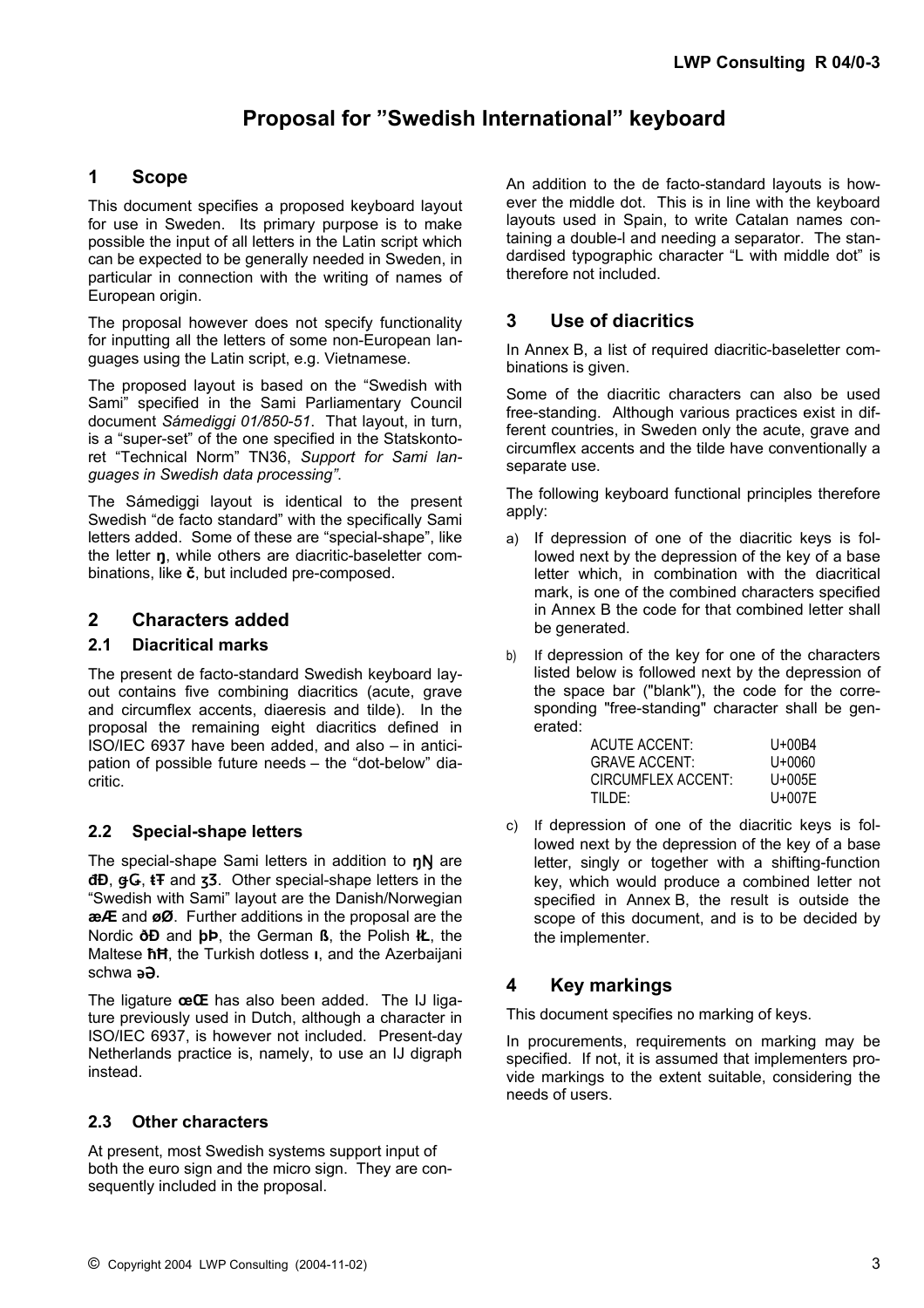## **Annex A**

## **Specification for proposed "Swedish International" keyboard layout**

In the table below designations according to ISO/IEC 9995-1 are used for key identification (ID). The corresponding character identities are given according to ISO/IEC 10646-1.

"Group 1" applies to the normal function of the keyboard. "Group 3" applies to the layout that can be activated by a group select key (see ISO/IEC 9995-1). How the alternative layout is activated will be system-dependent, and is not specified.

| ID               | <b>GROUP 1 - LOWER SHIFT</b>                              | <b>GROUP 1 - UPPER SHIFT</b>                              | <b>GROUP 3 - LOWER SHIFT</b>                          | <b>GROUP 3 - UPPER SHIFT</b>                         |
|------------------|-----------------------------------------------------------|-----------------------------------------------------------|-------------------------------------------------------|------------------------------------------------------|
| E <sub>0</sub>   | <b>SECTION SIGN</b><br>$(U + 00A7)$                       | <b>VULGAR FRACTION ONE HALF</b><br>$(U+00BD)$             |                                                       |                                                      |
| E01              | <b>DIGIT ONE</b><br>$(U+0031)$                            | <b>EXCLAMATION MARK</b><br>$(U+0021)$                     |                                                       |                                                      |
| E02              | <b>DIGIT TWO</b><br>$(U+0032)$                            | <b>QUOTATION MARK</b><br>$(U+0022)$                       | COMMERCIAL AT<br>$(U+0040)$                           |                                                      |
| E03              | <b>DIGIT THREE</b><br>$(U+0033)$                          | NUMBER SIGN<br>$(U+0023)$                                 | POUND SIGN<br>$(U+00A3)$                              |                                                      |
| E04              | <b>DIGIT FOUR</b><br>$(U+0034)$                           | <b>CURRENCY SIGN</b><br>$(U+00A4)$                        | <b>DOLLAR SIGN</b><br>$(U+0024)$                      |                                                      |
| E05              | <b>DIGIT FIVE</b><br>$(U+0035)$                           | PERCENT SIGN<br>$(U+0025)$                                |                                                       |                                                      |
| E06              | <b>DIGIT SIX</b><br>$(U+0036)$                            | <b>AMPERSAND</b><br>$(U+0026)$                            |                                                       |                                                      |
| E07              | <b>DIGIT SEVEN</b><br>$(U+0037)$                          | <b>SOLIDUS</b><br>$(U + 002F)$                            | LEFT CURLY BRACKET<br>$(U+007B)$                      |                                                      |
| E08              | <b>DIGIT EIGHT</b><br>$(U+0038)$                          | <b>LEFT PARENTHESIS</b><br>$(U+0028)$                     | LEFT SQUARE BRACKET<br>$(U+005B)$                     |                                                      |
| E09              | <b>DIGIT NINE</b><br>$(U+0039)$                           | <b>RIGHT PARENTHESIS</b><br>$(U+0029)$                    | RIGHT SQUARE BRACKET<br>$(U+005D)$                    |                                                      |
| E10              | <b>DIGIT ZERO</b><br>$(U+0030)$                           | <b>EQUALS SIGN</b><br>$(U + 003D)$                        | RIGHT CURLY BRACKET<br>$(U+007D)$                     |                                                      |
| E11              | <b>PLUS SIGN</b><br>$(U + 002B)$                          | <b>QUESTION MARK</b><br>$(U+003F)$                        | REVERSE SOLIDUS<br>$(U+005C)$                         |                                                      |
| E12              | Diacritical mark ACUTE ACCENT-<br>see clause 3 for coding | Diacritical mark GRAVE ACCENT-<br>see clause 3 for coding | Diacritical mark CEDILLA -<br>see clause 3 for coding | Diacritical mark OGONEK -<br>see clause 3 for coding |
| D01              | LATIN SMALL LETTER Q<br>$(U+0071)$                        | LATIN CAPITAL LETTER Q<br>$(U+0051)$                      | LATIN SMALL LETTER A<br>WITH CIRCUMFLEX (U+00E2)      | LATIN CAPITAL LETTER A<br>WITH CIRCUMFLEX (U+00C2)   |
| <b>D02</b>       | LATIN SMALL LETTER W<br>$(U+0077)$                        | LATIN CAPITAL LETTER W<br>$(U+0057)$                      | LATIN SMALL LIGATURE OE<br>$(U+0153)$                 | LATIN CAPITAL LIGATURE OE<br>$(U+0152)$              |
| D <sub>0</sub> 3 | LATIN SMALL LETTER E<br>$(U+0065)$                        | LATIN CAPITAL LETTER E<br>$(U+0045)$                      | <b>EURO SIGN</b><br>$(U+20AC)$                        |                                                      |
| D <sub>04</sub>  | LATIN SMALL LETTER R<br>$(U+0072)$                        | LATIN CAPITAL LETTER R<br>$(U+0052)$                      | LATIN SMALL LETTER ETH<br>$(U + 00F0)$                | LATIN CAPITAL LETTER ETH<br>$(U+00D0)$               |
| <b>D05</b>       | LATIN SMALL LETTER T<br>$(U+0074)$                        | LATIN CAPITAL LETTER T<br>$(U+0054)$                      | LATIN SMALL LETTER T<br>WITH STROKE (U+0167)          | LATIN CAPITAL LETTER T<br>WITH STROKE (U+0166)       |
| D <sub>06</sub>  | LATIN SMALL LETTER Y<br>$(U+0079)$                        | LATIN CAPITAL LETTER Y<br>$(U+0059)$                      | LATIN SMALL LETTER SHARP S<br>$(U+00DF)$              |                                                      |
| <b>D07</b>       | LATIN SMALL LETTER U<br>$(U+0075)$                        | LATIN CAPITAL LETTER U<br>$(U+0055)$                      | LATIN SMALL LETTER DOTLESS I<br>$(U+0131)$            |                                                      |
| D <sub>08</sub>  | LATIN SMALL LETTER I<br>$(U+0069)$                        | LATIN CAPITAL LETTER I<br>$(U+0049)$                      | LATIN SMALL LETTER I<br>WITH DIAERESIS (U+00EF)       | LATIN CAPITAL LETTER I<br>WITH DIAERESIS (U+00CF)    |
| D <sub>09</sub>  | LATIN SMALL LETTER O<br>$(U + 006F)$                      | LATIN CAPITAL LETTER O<br>$(U+004F)$                      | LATIN SMALL LETTER O<br>WITH TILDE (U+00F5)           | LATIN CAPITAL LETTER O<br>WITH TILDE (U+00D5)        |

#### **Table A.1 – Character allocations**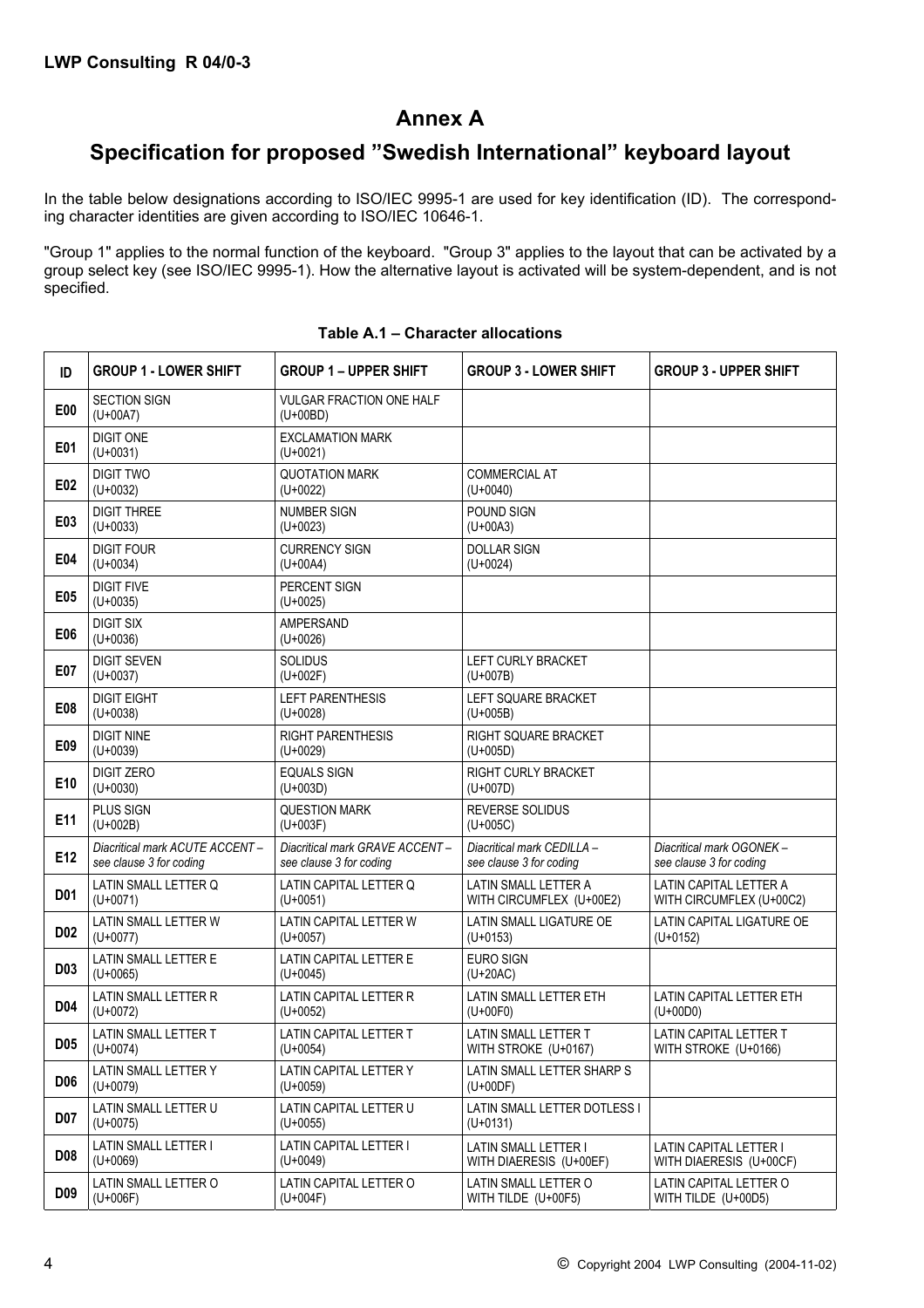| ID              | <b>GROUP 1 - LOWER SHIFT</b>          | <b>GROUP 1 - UPPER SHIFT</b>           | <b>GROUP 3 - LOWER SHIFT</b>       | <b>GROUP 3 - UPPER SHIFT</b>  |
|-----------------|---------------------------------------|----------------------------------------|------------------------------------|-------------------------------|
| D <sub>10</sub> | LATIN SMALL LETTER P                  | LATIN CAPITAL LETTER P                 | LATIN SMALL LETTER THORN           | LATIN CAPITAL LETTER THORN    |
|                 | $(U+0070)$                            | $(U+0050)$                             | $(U+00FE)$                         | $(U+00DE)$                    |
| D11             | LATIN SMALL LETTER A                  | LATIN CAPITAL LETTER A                 | Diacritical mark DOUBLE ACUTE      | Diacritical mark RING ABOVE - |
|                 | WITH RING ABOVE (U+00E5)              | WITH RING ABOVE (U+00C5)               | ACCENT - see clause 3 for coding   | see clause 3 for coding       |
| D <sub>12</sub> | Diacritical mark DIAERESIS-           | <b>Diacritical mark CIRCUMFLEX</b>     | Diacritical mark TILDE -           | Diacritical mark MACRON-      |
|                 | see clause 3 for coding               | ACCENT - see clause 3 for coding       | see clause 3 for coding            | see clause 3 for coding       |
| C <sub>01</sub> | LATIN SMALL LETTER A                  | LATIN CAPITAL LETTER A                 | LATIN SMALL LETTER A               | LATIN CAPITAL LETTER A        |
|                 | $(U+0061)$                            | $(U+0041)$                             | WITH ACUTE ACCENT (U+00E1)         | WITH ACUTE ACCENT (U+00C1)    |
| CO <sub>2</sub> | LATIN SMALL LETTER S                  | LATIN CAPITAL LETTER S                 | LATIN SMALL LETTER S               | LATIN CAPITAL LETTER S        |
|                 | $(U+0073)$                            | $(U+0053)$                             | WITH CARON (U+0161)                | WITH CARON (U+0160)           |
| C <sub>03</sub> | LATIN SMALL LETTER D                  | LATIN CAPITAL LETTER D                 | LATIN SMALL LETTER D               | LATIN CAPITAL LETTER D        |
|                 | $(U+0064)$                            | $(U+0044)$                             | WITH STROKE (U+0111)               | WITH STROKE (U+0110)          |
| C <sub>04</sub> | LATIN SMALL LETTER F                  | LATIN CAPITAL LETTER F                 | LATIN SMALL LETTER G               | LATIN CAPITAL LETTER G        |
|                 | $(U+0066)$                            | $(U+0046)$                             | WITH STROKE (U+01E5)               | WITH STROKE (U+01E4)          |
| C <sub>05</sub> | LATIN SMALL LETTER G                  | LATIN CAPITAL LETTER G                 | LATIN SMALL LETTER G               | LATIN CAPITAL LETTER G        |
|                 | $(U+0067)$                            | $(U+0047)$                             | WITH CARON (U+01E7)                | WITH CARON (U+01E6)           |
| C <sub>06</sub> | LATIN SMALL LETTER H                  | LATIN CAPITAL LETTER H                 | LATIN SMALL LETTER H               | LATIN CAPITAL LETTER H        |
|                 | $(U+0068)$                            | $(U+0048)$                             | WITH STROKE (U+0127)               | WITH STROKE (U+0126)          |
| C07             | LATIN SMALL LETTER J<br>$(U+006A)$    | LATIN CAPITAL LETTER J<br>$(U+004A)$   |                                    |                               |
| C <sub>08</sub> | LATIN SMALL LETTER K                  | LATIN CAPITAL LETTER K                 | LATIN SMALL LETTER K               | LATIN CAPITAL LETTER K        |
|                 | $(U + 006B)$                          | $(U+004B)$                             | WITH CARON (U+01E9)                | WITH CARON (U+01E8)           |
| C <sub>09</sub> | LATIN SMALL LETTER L                  | LATIN CAPITAL LETTER L                 | LATIN SMALL LETTER L               | LATIN CAPITAL LETTER L        |
|                 | $(U + 006C)$                          | $(U + 004C)$                           | WITH STROKE (U+0142)               | WITH STROKE (U+0141)          |
| C10             | LATIN SMALL LETTER O                  | LATIN CAPITAL LETTER O                 | LATIN SMALL LETTER O               | LATIN CAPITAL LETTER O        |
|                 | WITH DIAERESIS (U+00F6)               | WITH DIAERESIS (U+00D6)                | WITH STROKE (U+00F8)               | WITH STROKE (U+00D8)          |
| C <sub>11</sub> | LATIN SMALL LETTER A                  | LATIN CAPITAL LETTER A                 | LATIN SMALL LETTER AE              | LATIN CAPITAL LETTER AE       |
|                 | WITH DIAERESIS (U+00E4)               | WITH DIAERESIS (U+00C4)                | $(U + 00E6)$                       | $(U + 00C6)$                  |
| C12             | <b>APOSTROPHE</b>                     | <b>ASTERISK</b>                        | Diacritical mark CARON-            | Diacritical mark BREVE -      |
|                 | $(U+0027)$                            | $(U+002A)$                             | see clause 3 for coding            | see clause 3 for coding       |
| <b>B00</b>      | <b>LESS-THAN SIGN</b><br>$(U + 003C)$ | <b>GREATER-THAN SIGN</b><br>$(U+003E)$ | <b>VERTICAL LINE</b><br>$(U+007C)$ |                               |
| <b>B01</b>      | LATIN SMALL LETTER Z                  | LATIN CAPITAL LETTER Z                 | LATIN SMALL LETTER Z               | LATIN CAPITAL LETTER Z        |
|                 | $(U+007A)$                            | $(U+005A)$                             | WITH CARON (U+017E)                | WITH CARON (U+017D)           |
| <b>B02</b>      | LATIN SMALL LETTER X                  | LATIN CAPITAL LETTER X                 | LATIN SMALL LETTER SCHWA           | LATIN CAPITAL LETTER SCHWA    |
|                 | $(U+0078)$                            | $(U+0058)$                             | $(U+0259)$                         | $(U+018F)$                    |
| <b>B03</b>      | LATIN SMALL LETTER C                  | LATIN CAPITAL LETTER C                 | LATIN SMALL LETTER C               | LATIN CAPITAL LETTER C        |
|                 | $(U+0063)$                            | $(U+0043)$                             | WITH CARON (U+010D)                | WITH CARON (U+010C)           |
| <b>B04</b>      | LATIN SMALL LETTER V                  | LATIN CAPITAL LETTER V                 | LATIN SMALL LETTER EZH             | LATIN CAPITAL LETTER EZH      |
|                 | $(U+0076)$                            | $(U+0056)$                             | WITH CARON (U+01EF)                | WITH CARON (U+01EE)           |
| <b>B05</b>      | LATIN SMALL LETTER B                  | LATIN CAPITAL LETTER B                 | LATIN SMALL LETTER EZH             | LATIN CAPITAL LETTER EZH      |
|                 | $(U+0062)$                            | $(U+0042)$                             | $(U+0292)$                         | $(U+01B7)$                    |
| <b>B06</b>      | LATIN SMALL LETTER N                  | LATIN CAPITAL LETTER N                 | LATIN SMALL LETTER ENG             | LATIN CAPITAL LETTER ENG      |
|                 | $(U + 006E)$                          | $(U+004E)$                             | $(U+014B)$                         | $(U+014A)$                    |
| <b>B07</b>      | LATIN SMALL LETTER M<br>$(U+006D)$    | LATIN CAPITAL LETTER M<br>$(U+004D)$   | <b>MICRO SIGN</b><br>$(U + 00B5)$  |                               |
| <b>B08</b>      | COMMA<br>$(U+002C)$                   | SEMICOLON<br>$(U+003B)$                |                                    |                               |
| <b>B09</b>      | <b>FULL STOP</b><br>$(U + 002E)$      | COLON<br>$(U+003A)$                    | MIDDLE DOT<br>$(U + 00B7)$         |                               |
| <b>B10</b>      | <b>HYPHEN-MINUS</b>                   | LOW LINE                               | Diacritical mark DOT BELOW-        | Diacritical mark DOT ABOVE -  |
|                 | $(U+002D)$                            | $(U+005F)$                             | see clause 3 for coding            | see clause 3 for coding       |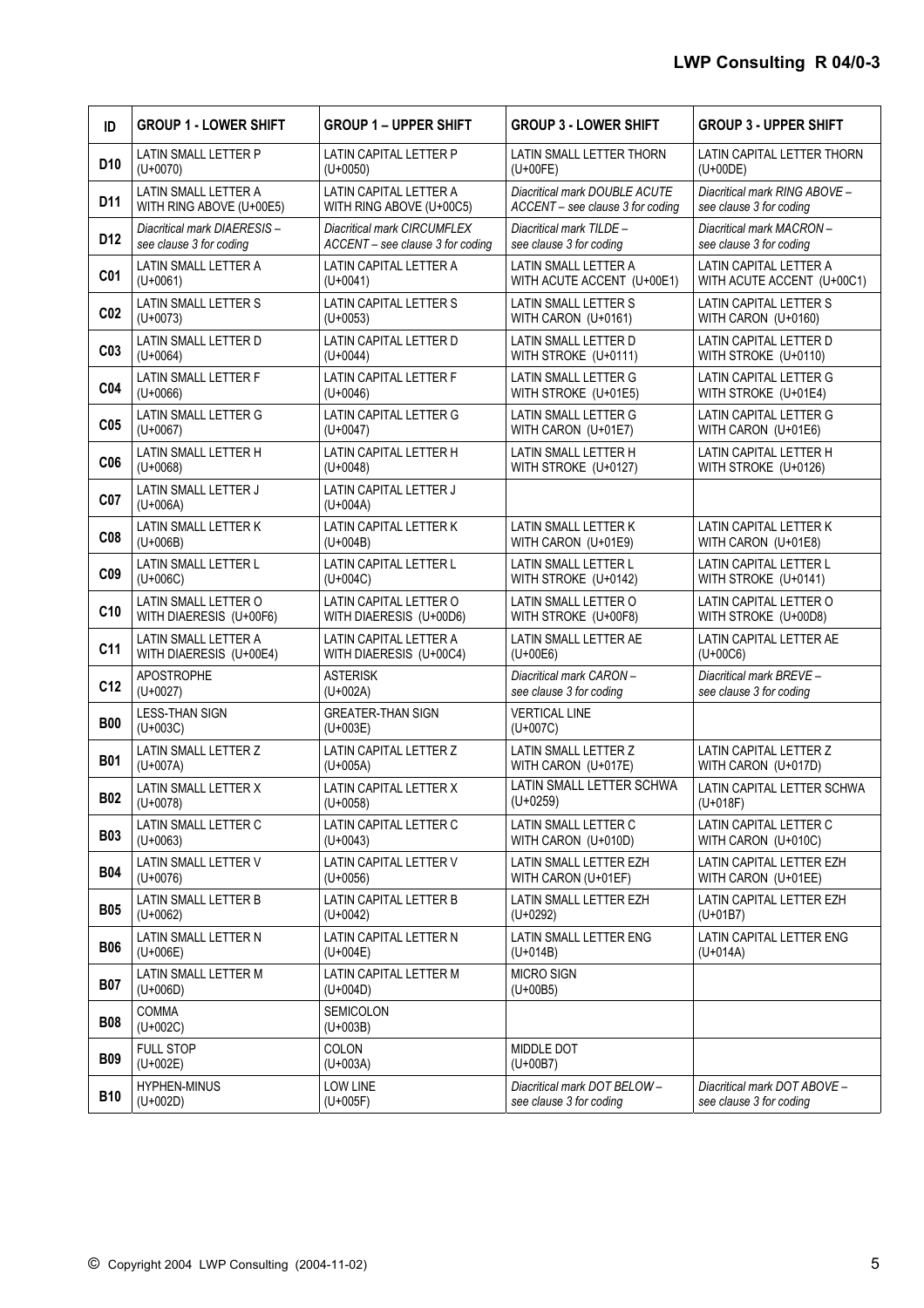# **Annex B**

# List of composed letters for proposed "Swedish International" keyboard

Following letters shall be possible to input as diacritic - baseletter combinations:

| á      | LATIN SMALL LETTER A WITH ACUTE (U+00E1)        |   | LATIN CAPITAL LETTER I WITH ACUTE (U+00CD)        |
|--------|-------------------------------------------------|---|---------------------------------------------------|
| Á      | LATIN CAPITAL LETTER A WITH ACUTE (U+00C1)      |   | LATIN SMALL LETTER I WITH GRAVE (U+00EC)          |
| à      | LATIN SMALL LETTER A WITH GRAVE (U+00E0)        |   | LATIN CAPITAL LETTER I WITH GRAVE (U+00CC)        |
| À      | LATIN CAPITAL LETTER A WITH GRAVE (U+00C0)      | î | LATIN SMALL LETTER I WITH CIRCUMFLEX (U+00EE)     |
| ă      | LATIN SMALL LETTER A WITH BREVE (U+0103)        |   | LATIN CAPITAL LETTER I WITH CIRCUMFLEX (U+00CE)   |
| Ă      | LATIN CAPITAL LETTER A WITH BREVE (U+0102)      | Ï | LATIN SMALL LETTER I WITH DIAERESIS (U+00EF)      |
| â      | LATIN SMALL LETTER A WITH CIRCUMFLEX (U+00E2)   |   | LATIN CAPITAL LETTER I WITH DIAERESIS (U+00CF)    |
| Â      | LATIN CAPITAL LETTER A WITH CIRCUMFLEX (U+00C2) |   | LATIN CAPITAL LETTER I WITH DOT ABOVE (U+0130)    |
| å      | LATIN SMALL LETTER A WITH RING ABOVE (U+00E5)   |   | LATIN SMALL LETTER I WITH OGONEK (U+012F)         |
| Å      | LATIN CAPITAL LETTER A WITH RING ABOVE (U+00C5) |   | LATIN CAPITAL LETTER I WITH OGONEK (U+012E)       |
| ä      | LATIN SMALL LETTER A WITH DIAERESIS (U+00E4)    |   | LATIN SMALL LETTER I WITH MACRON (U+012B)         |
| Ä      | LATIN CAPITAL LETTER A WITH DIAERESIS (U+00C4)  |   | LATIN CAPITAL LETTER I WITH MACRON (U+012A)       |
| ã      | LATIN SMALL LETTER A WITH TILDE (U+00E3)        | Ř | LATIN SMALL LETTER K WITH CARON (U+01E9)          |
| Ã      | LATIN CAPITAL LETTER A WITH TILDE (U+00C3)      | Ř | LATIN CAPITAL LETTER K WITH CARON (U+01E8)        |
|        | LATIN SMALL LETTER A WITH OGONEK (U+0105)       |   | LATIN SMALL LETTER K WITH CEDILLA (U+0137)        |
| ą      | LATIN CAPITAL LETTER A WITH OGONEK (U+0104)     | ķ | LATIN CAPITAL LETTER K WITH CEDILLA (U+0136)      |
| Ą      |                                                 | Ķ |                                                   |
| ā      | LATIN SMALL LETTER A WITH MACRON (U+0101)       |   | LATIN SMALL LETTER L WITH ACUTE (U+013A)          |
| Ā      | LATIN CAPITAL LETTER A WITH MACRON (U+0100)     |   | LATIN CAPITAL LETTER L WITH ACUTE (U+0139)        |
| ć      | LATIN SMALL LETTER C WITH ACUTE (U+0107)        |   | LATIN SMALL LETTER L WITH CARON (U+013E)          |
| Ć      | LATIN CAPITAL LETTER C WITH ACUTE (U+0106)      | Ľ | LATIN CAPITAL LETTER L WITH CARON (U+013D)        |
| č      | LATIN SMALL LETTER C WITH CARON (U+010D)        |   | LATIN SMALL LETTER L WITH CEDILLA (U+013C)        |
| Č      | LATIN CAPITAL LETTER C WITH CARON (U+010C)      | Ļ | LATIN CAPITAL LETTER L WITH CEDILLA (U+013B)      |
| Ċ      | LATIN SMALL LETTER C WITH DOT ABOVE (U+010B)    | ń | LATIN SMALL LETTER N WITH ACUTE (U+0144)          |
| Ċ      | LATIN CAPITAL LETTER C WITH DOT ABOVE (U+010A)  | Ń | LATIN CAPITAL LETTER N WITH ACUTE (U+0143)        |
| ç      | LATIN SMALL LETTER C WITH CEDILLA (U+00E7)      | ň | LATIN SMALL LETTER N WITH CARON (U+0148)          |
| Ç<br>ď | LATIN CAPITAL LETTER C WITH CEDILLA (U+00C7)    | Ň | LATIN CAPITAL LETTER N WITH CARON (U+0147)        |
|        | LATIN SMALL LETTER D WITH CARON (U+010F)        | ñ | LATIN SMALL LETTER N WITH TILDE (U+00F1)          |
| Ď      | LATIN CAPITAL LETTER D WITH CARON (U+010E)      | Ñ | LATIN CAPITAL LETTER N WITH TILDE (U+00D1)        |
| é      | LATIN SMALL LETTER E WITH ACUTE (U+00E9)        | ņ | LATIN SMALL LETTER N WITH CEDILLA (U+0146)        |
| É      | LATIN CAPITAL LETTER E WITH ACUTE (U+00C9)      | Ņ | LATIN CAPITAL LETTER N WITH CEDILLA (U+0145)      |
| è      | LATIN SMALL LETTER E WITH GRAVE (U+00E8)        | ó | LATIN SMALL LETTER O WITH ACUTE (U+00F3)          |
| È      | LATIN CAPITAL LETTER E WITH GRAVE (U+00C8)      | Ó | LATIN CAPITAL LETTER O WITH ACUTE (U+00D3)        |
| ê      | LATIN SMALL LETTER E WITH CIRCUMFLEX (U+00EA)   | ò | LATIN SMALL LETTER O WITH GRAVE (U+00F2)          |
| Ê      | LATIN CAPITAL LETTER E WITH CIRCUMFLEX (U+00CA) | Ò | LATIN CAPITAL LETTER O WITH GRAVE (U+00D2)        |
| ě      | LATIN SMALL LETTER E WITH CARON (U+011B)        | ô | LATIN SMALL LETTER O WITH CIRCUMFLEX (U+00F4)     |
| Ě      | LATIN CAPITAL LETTER E WITH CARON (U+011A)      | Ô | LATIN CAPITAL LETTER O WITH CIRCUMFLEX (U+00D4)   |
| ë      | LATIN SMALL LETTER E WITH DIAERESIS (U+00EB)    | Ö | LATIN SMALL LETTER O WITH DIAERESIS (U+00F6)      |
| Ë      | LATIN CAPITAL LETTER E WITH DIAERESIS (U+00CB)  | Ö | LATIN CAPITAL LETTER O WITH DIAERESIS (U+00D6)    |
| ę      | LATIN SMALL LETTER E WITH OGONEK (U+0119)       | ő | LATIN SMALL LETTER O WITH DOUBLE ACUTE (U+0151)   |
| Ę      | LATIN CAPITAL LETTER E WITH OGONEK (U+0118)     | Ő | LATIN CAPITAL LETTER O WITH DOUBLE ACUTE (U+0150) |
| ē      | LATIN SMALL LETTER E WITH MACRON (U+0113)       | õ | LATIN SMALL LETTER O WITH TILDE (U+00F5)          |
| Ē      | LATIN CAPITAL LETTER E WITH MACRON (U+0112)     | Õ | LATIN CAPITAL LETTER O WITH TILDE (U+00D5)        |
| ė      | LATIN SMALL LETTER E WITH DOT ABOVE (U+0117)    | ō | LATIN SMALL LETTER O WITH MACRON (U+014D)         |
| Ė      | LATIN CAPITAL LETTER E WITH DOT ABOVE (U+0116)  | Ō | LATIN CAPITAL LETTER O WITH MACRON (U+014C)       |
| ğ      | LATIN SMALL LETTER G WITH BREVE (U+011F)        | ŕ | LATIN SMALL LETTER R WITH ACUTE (U+0155)          |
| Ğ      | LATIN CAPITAL LETTER G WITH BREVE (U+011E)      | Ŕ | LATIN CAPITAL LETTER R WITH ACUTE (U+0154)        |
|        | LATIN SMALL LETTER G WITH CARON (U+01E7)        | ř | LATIN SMALL LETTER R WITH CARON (U+0159)          |
| ğ<br>Ğ | LATIN CAPITAL LETTER G WITH CARON (U+01E6)      | Ř | LATIN CAPITAL LETTER R WITH CARON (U+0158)        |
| ġ      | LATIN SMALL LETTER G WITH DOT ABOVE (U+0121)    | ŗ | LATIN SMALL LETTER R WITH CEDILLA (U+0157)        |
| Ġ      | LATIN CAPITAL LETTER G WITH DOT ABOVE (U+0120)  | Ŗ | LATIN CAPITAL LETTER R WITH CEDILLA (U+0156)      |
| ģ      | LATIN SMALL LETTER G WITH CEDILLA (U+0123)      | ś | LATIN SMALL LETTER S WITH ACUTE (U+015B)          |
| Ç      | LATIN CAPITAL LETTER G WITH CEDILLA (U+0122)    | Ś | LATIN CAPITAL LETTER S WITH ACUTE (U+015A)        |
| Ĺ      | LATIN SMALL LETTER I WITH ACUTE (U+00ED)        | š | LATIN SMALL LETTER S WITH CARON (U+0161)          |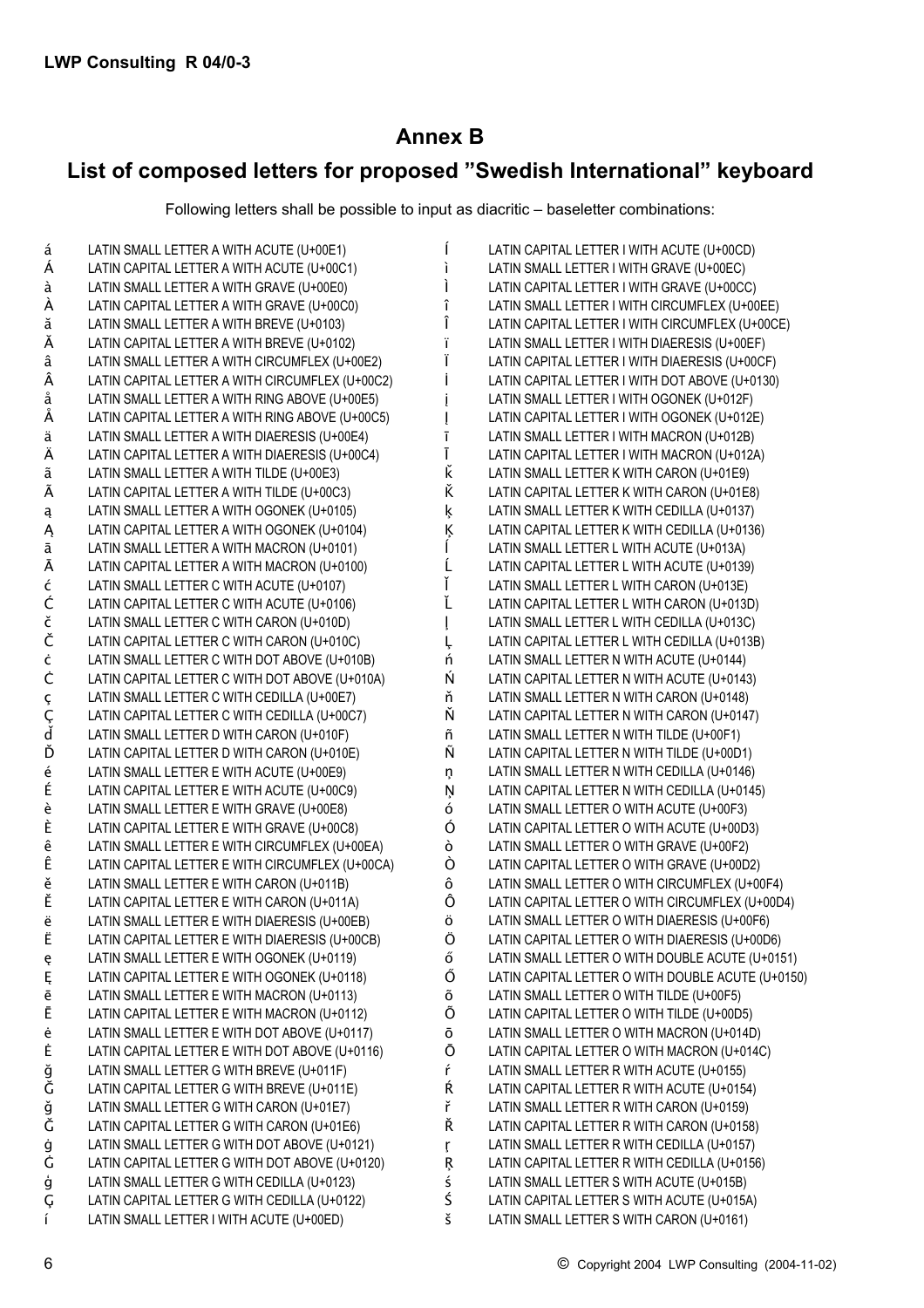| Š | LATIN CAPITAL LETTER S WITH CARON (U+0160)        |
|---|---------------------------------------------------|
| ş | LATIN SMALL LETTER S WITH CEDILLA (U+015F)        |
| Ş | LATIN CAPITAL LETTER S WITH CEDILLA (U+015E)      |
| ť | LATIN SMALL LETTER T WITH CARON (U+0165)          |
| Ť | LATIN CAPITAL LETTER T WITH CARON (U+0164)        |
| ţ | LATIN SMALL LETTER T WITH CEDILLA (U+0163)        |
| Ţ | LATIN CAPITAL LETTER T WITH CEDILLA (U+0162)      |
| ú | LATIN SMALL LETTER U WITH ACUTE (U+00FA)          |
| Ú | LATIN CAPITAL LETTER U WITH ACUTE (U+00DA)        |
| ù | LATIN SMALL LETTER U WITH GRAVE (U+00F9)          |
| Ù | LATIN CAPITAL LETTER U WITH GRAVE (U+00D9)        |
| û | LATIN SMALL LETTER U WITH CIRCUMFLEX (U+00FB)     |
| Û | LATIN CAPITAL LETTER U WITH CIRCUMFLEX (U+00DB)   |
| ů | LATIN SMALL LETTER U WITH RING ABOVE (U+016F)     |
| Ů | LATIN CAPITAL LETTER U WITH RING ABOVE (U+016E)   |
| ü | LATIN SMALL LETTER U WITH DIAERESIS (U+00FC)      |
| Ü | LATIN CAPITAL LETTER U WITH DIAERESIS (U+00DC)    |
| ű | LATIN SMALL LETTER U WITH DOUBLE ACUTE (U+0171)   |
| Ű | LATIN CAPITAL LETTER U WITH DOUBLE ACUTE (U+0170) |
| ų | LATIN SMALL LETTER U WITH OGONEK (U+0173)         |
| Ų | LATIN CAPITAL LETTER U WITH OGONEK (U+0172)       |
| ū | LATIN SMALL LETTER U WITH MACRON (U+016B)         |
| Ū | LATIN CAPITAL LETTER U WITH MACRON (U+016A)       |
|   |                                                   |

| ŵ      | LATIN SMALL LETTER W WITH ACUTE (U+1E83)        |
|--------|-------------------------------------------------|
| Ŵ      | LATIN CAPITAL LETTER W WITH ACUTE (U+1E82)      |
| Ŵ      | LATIN SMALL LETTER W WITH GRAVE (U+1E81)        |
| Ŵ      | LATIN CAPITAL LETTER W WITH GRAVE (U+1E80)      |
| ŵ      | LATIN SMALL LETTER W WITH CIRCUMFLEX (U+0175)   |
| Ŵ      | LATIN CAPITAL LETTER W WITH CIRCUMFLEX (U+0174) |
| Ŵ      | LATIN SMALL LETTER W WITH DIAERESIS (U+1E85)    |
| Ŵ      | LATIN CAPITAL LETTER W WITH DIAERESIS (U+1E84)  |
| ý      | LATIN SMALL LETTER Y WITH ACUTE (U+00FD)        |
| Ý      | LATIN CAPITAL LETTER Y WITH ACUTE (U+00DD)      |
| ý<br>Ý | LATIN SMALL LETTER Y WITH GRAVE (U+1EF3)        |
|        | LATIN CAPITAL LETTER Y WITH GRAVE (U+1EF2)      |
| ŷ<br>Ŷ | LATIN SMALL LETTER Y WITH CIRCUMFLEX (U+0177)   |
|        | LATIN CAPITAL LETTER Y WITH CIRCUMFLEX (U+0176) |
| ÿ      | LATIN SMALL LETTER Y WITH DIAERESIS (U+00FF)    |
| Ÿ      | LATIN CAPITAL LETTER Y WITH DIAERESIS (U+0178)  |
| ź      | LATIN SMALL LETTER Z WITH ACUTE (U+017A)        |
| Ź      | LATIN CAPITAL LETTER Z WITH ACUTE (U+0179)      |
| ž      | LATIN SMALL LETTER Z WITH CARON (U+017E)        |
| Ž      | LATIN CAPITAL LETTER Z WITH CARON (U+017D)      |
| ż      | LATIN SMALL LETTER Z WITH DOT ABOVE (U+017C)    |
| Ż      | LATIN CAPITAL LETTER Z WITH DOT ABOVE (U+017B)  |
| Š<br>Š | LATIN SMALL LETTER EZH WITH CARON (U+01EF)      |
|        | LATIN CAPITAL LETTER EZH WITH CARON (U+01EE)    |

LATIN CAPITAL LETTER EZH WITH CARON (U+01EE)